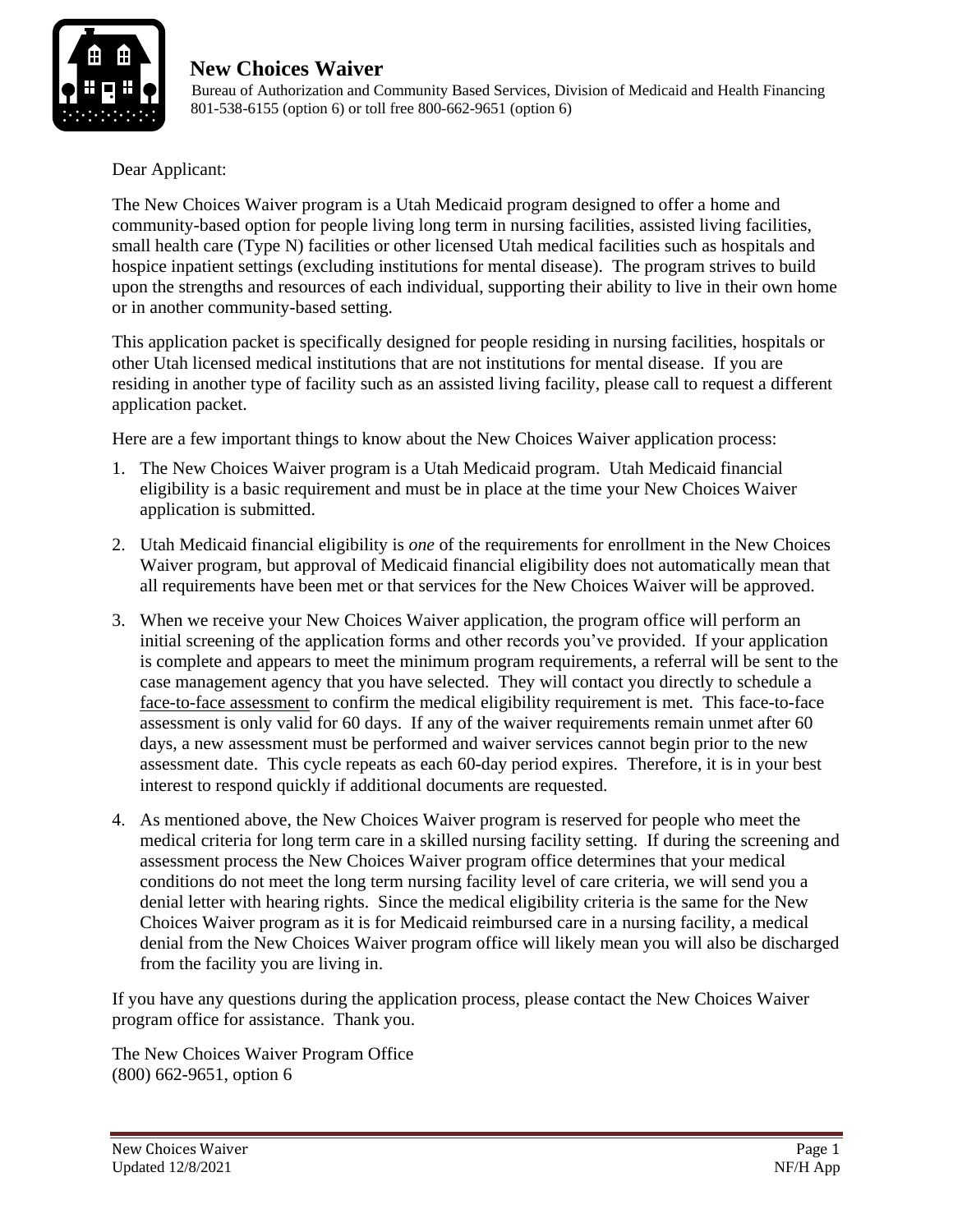

 Bureau of Authorization and Community Based Services, Division of Medicaid and Health Financing 801-538-6155 (option 6) or toll free 800-662-9651 (option 6)

## **Screening Checklist for Nursing Facility/Hospital Residents**

(Please complete and submit this form with your application.)

The New Choices Waiver (NCW) eligibility requirements are complex and require a great deal of analysis and coordination by the intake team. At a minimum, the following five (5) requirements must be met in order for the intake team to begin the process:

- 1. A complete New Choices Waiver application must be received including all applicable records.
- 2. The applicant must have been determined financially eligible for Utah Medicaid by the Utah Department of Workforce Services (not in pending status or in the application process).
- 3. The applicant must be at least 18 years of age.
- 4. The applicant must be actively residing in a nursing facility, hospital or in another type of Utah licensed medical facility that is not an institution for mental disease.
- 5. The applicant must have satisfied the minimum length of stay requirement in the facility of residence. Which of the following two (2) scenarios (A or B) describes the applicant's status?
	- A.  $\Box$  The applicant has been determined to be financially eligible for Utah Medicaid but their current placement is being paid by Medicare AND
		-

They have been in the facility for at least 15 days before applying to the New Choices Waiver program.

- They will continue to live in the facility for a total of at least 30 days.
- There is a plan to discharge the applicant to a long term nursing facility if not admitted to the New Choices Waiver program.
- $B.$  The applicant is currently residing in a nursing facility that is paid by Utah Medicaid AND
	- They have been living in the facility for at least 60 days before applying to the New Choices Waiver program.
	- They will continue to reside in a nursing facility for a total of at least 90 days.

Because the NCW program is a medical program, each applicant must also meet the medical eligibility requirements. This is known as *nursing facility level of care criteria* which is described in administrative rule R414-502-3. As part of the application process, the applicant will be asked to submit records from the facility where they reside. A complete list of the required items can be found on page nine (9)

When all New Choices Waiver application forms are complete and the applicant has collected all needed records, please send them to the NCW program office (contact information is included on page ten (10). If we have follow-up questions or if the application is incomplete at the time of submission, the New Choices Waiver program office will contact the applicant, their representative or the facility where they reside in to request additional information. Applications that remain incomplete after 60 days will be denied.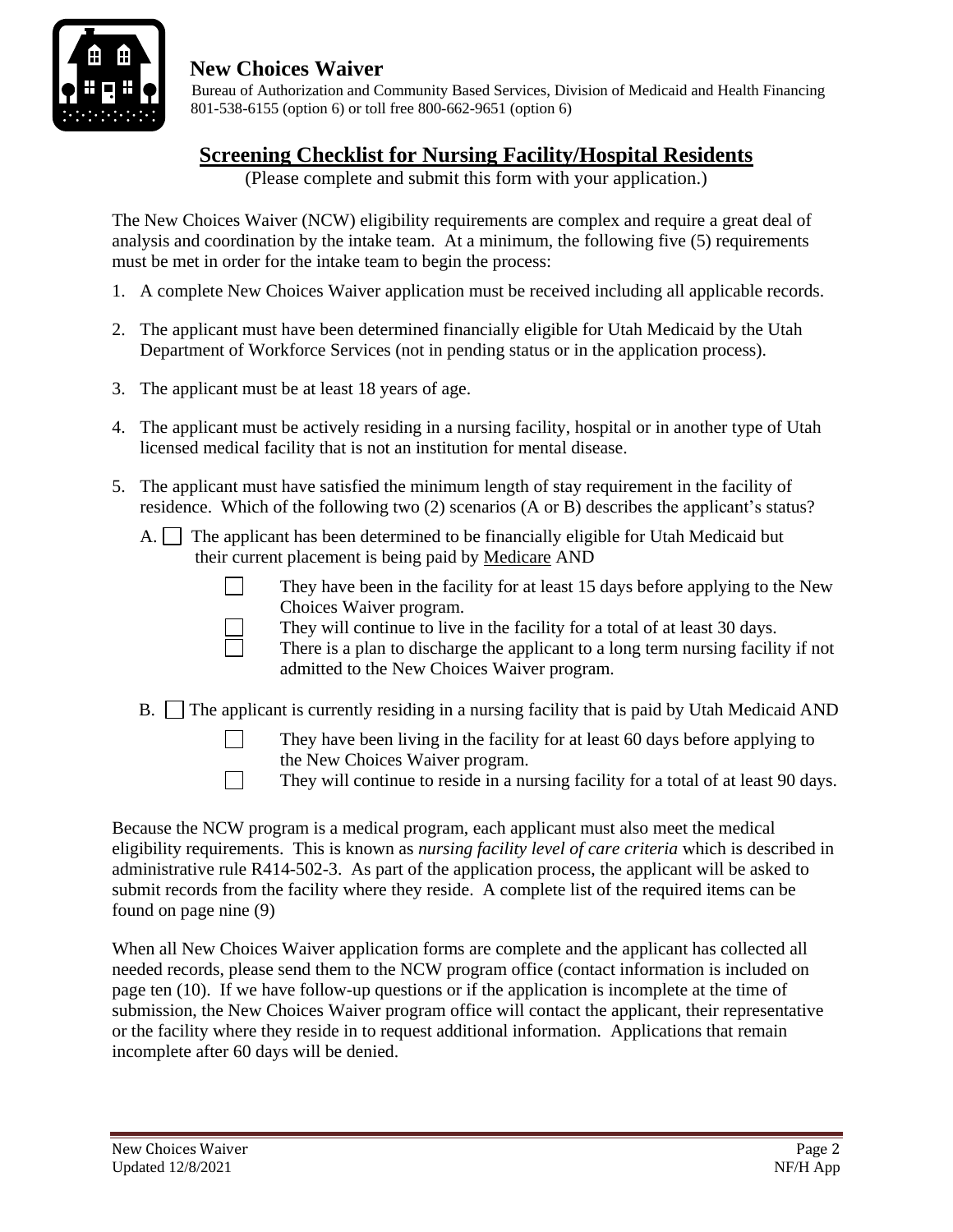

 Bureau of Authorization and Community Based Services, Division of Medicaid and Health Financing 801-538-6155 (option 6) or toll free 800-662-9651 (option 6)

|                                                 | <b>Application</b><br><b>Nursing Facility/Hospital Residents</b>                                                                                                                                                                                                                                                                                                                                                                                                                                                                                                                                                                                                                                                                                                                                                                                                                                                                                                                                                                                                                                                                                                                                                                                                                                                                                                                                                             |
|-------------------------------------------------|------------------------------------------------------------------------------------------------------------------------------------------------------------------------------------------------------------------------------------------------------------------------------------------------------------------------------------------------------------------------------------------------------------------------------------------------------------------------------------------------------------------------------------------------------------------------------------------------------------------------------------------------------------------------------------------------------------------------------------------------------------------------------------------------------------------------------------------------------------------------------------------------------------------------------------------------------------------------------------------------------------------------------------------------------------------------------------------------------------------------------------------------------------------------------------------------------------------------------------------------------------------------------------------------------------------------------------------------------------------------------------------------------------------------------|
|                                                 |                                                                                                                                                                                                                                                                                                                                                                                                                                                                                                                                                                                                                                                                                                                                                                                                                                                                                                                                                                                                                                                                                                                                                                                                                                                                                                                                                                                                                              |
|                                                 |                                                                                                                                                                                                                                                                                                                                                                                                                                                                                                                                                                                                                                                                                                                                                                                                                                                                                                                                                                                                                                                                                                                                                                                                                                                                                                                                                                                                                              |
|                                                 |                                                                                                                                                                                                                                                                                                                                                                                                                                                                                                                                                                                                                                                                                                                                                                                                                                                                                                                                                                                                                                                                                                                                                                                                                                                                                                                                                                                                                              |
|                                                 |                                                                                                                                                                                                                                                                                                                                                                                                                                                                                                                                                                                                                                                                                                                                                                                                                                                                                                                                                                                                                                                                                                                                                                                                                                                                                                                                                                                                                              |
|                                                 |                                                                                                                                                                                                                                                                                                                                                                                                                                                                                                                                                                                                                                                                                                                                                                                                                                                                                                                                                                                                                                                                                                                                                                                                                                                                                                                                                                                                                              |
| <b>Applicant's Preferred Mailing Address:</b>   |                                                                                                                                                                                                                                                                                                                                                                                                                                                                                                                                                                                                                                                                                                                                                                                                                                                                                                                                                                                                                                                                                                                                                                                                                                                                                                                                                                                                                              |
|                                                 |                                                                                                                                                                                                                                                                                                                                                                                                                                                                                                                                                                                                                                                                                                                                                                                                                                                                                                                                                                                                                                                                                                                                                                                                                                                                                                                                                                                                                              |
|                                                 |                                                                                                                                                                                                                                                                                                                                                                                                                                                                                                                                                                                                                                                                                                                                                                                                                                                                                                                                                                                                                                                                                                                                                                                                                                                                                                                                                                                                                              |
|                                                 | On the date this application is submitted to the New Choices Waiver program office, which<br>entity is funding the facility care? $\Box$ Medicaid $\Box$ Medicare $\Box$ Other $\Box$                                                                                                                                                                                                                                                                                                                                                                                                                                                                                                                                                                                                                                                                                                                                                                                                                                                                                                                                                                                                                                                                                                                                                                                                                                        |
|                                                 | <b>Request for Evaluation:</b> (this section can only be completed by the applicant or representative)                                                                                                                                                                                                                                                                                                                                                                                                                                                                                                                                                                                                                                                                                                                                                                                                                                                                                                                                                                                                                                                                                                                                                                                                                                                                                                                       |
| selected on the Freedom of Choice Consent Form. | By signing below, I am requesting to be evaluated for the New Choices Waiver program. I understand<br>that by requesting this evaluation a representative from the New Choices Waiver program office may<br>contact me and/or my representative to obtain additional information about my current situation. I have<br>willingly submitted copies of the required medical records (listed on page two of this application packet)<br>to enable the New Choices Waiver intake team to perform an initial nursing facility level of care<br>screening. I authorize staff of the facility where I reside to speak with representatives from the New<br>Choices Waiver program office if there are any questions about my medical conditions and care needs. I<br>further authorize staff of the facility where I reside to send additional documentation of the services I<br>receive in this facility when requested by the New Choices Waiver program office. I further authorize<br>staff at any previous medical facilities or assisted living facilities that I lived in immediately prior to my<br>admission to the current facility to provide information to the New Choices Waiver program if needed. If<br>my application passes the initial screening, I authorize the New Choices Waiver program office to<br>forward my complete application (including medical records) to the case management agency that I have |
| Signature                                       | Date                                                                                                                                                                                                                                                                                                                                                                                                                                                                                                                                                                                                                                                                                                                                                                                                                                                                                                                                                                                                                                                                                                                                                                                                                                                                                                                                                                                                                         |
| Who is signing? $\Box$ Self/Applicant           | <b>Family Representative</b><br>Legal Representative                                                                                                                                                                                                                                                                                                                                                                                                                                                                                                                                                                                                                                                                                                                                                                                                                                                                                                                                                                                                                                                                                                                                                                                                                                                                                                                                                                         |
|                                                 |                                                                                                                                                                                                                                                                                                                                                                                                                                                                                                                                                                                                                                                                                                                                                                                                                                                                                                                                                                                                                                                                                                                                                                                                                                                                                                                                                                                                                              |
|                                                 | Preferred contact method: □ Phone<br>Email                                                                                                                                                                                                                                                                                                                                                                                                                                                                                                                                                                                                                                                                                                                                                                                                                                                                                                                                                                                                                                                                                                                                                                                                                                                                                                                                                                                   |

 Representative's Phone #: \_\_\_\_\_\_\_\_\_\_\_\_\_\_\_\_\_\_\_\_\_\_\_\_\_\_\_\_\_\_\_\_\_\_\_\_\_\_\_\_\_\_\_\_\_\_\_\_\_\_\_\_\_\_\_\_\_ Representative's Email: \_\_\_\_\_\_\_\_\_\_\_\_\_\_\_\_\_\_\_\_\_\_\_\_\_\_\_\_\_\_\_\_\_\_\_\_\_\_\_\_\_\_\_\_\_\_\_\_\_\_\_\_\_\_\_\_\_\_\_\_\_\_\_

Please list the names of any other family members/representatives that you authorize the NCW program office to speak with:

\_\_\_\_\_\_\_\_\_\_\_\_\_\_\_\_\_\_\_\_\_\_\_\_\_\_\_\_\_\_\_\_\_\_\_\_\_\_\_\_\_\_\_\_\_\_\_\_\_\_\_\_\_\_\_\_\_\_\_\_\_\_\_\_\_\_\_\_\_\_\_\_\_\_\_\_\_\_\_\_\_\_\_\_\_\_\_\_\_\_\_\_\_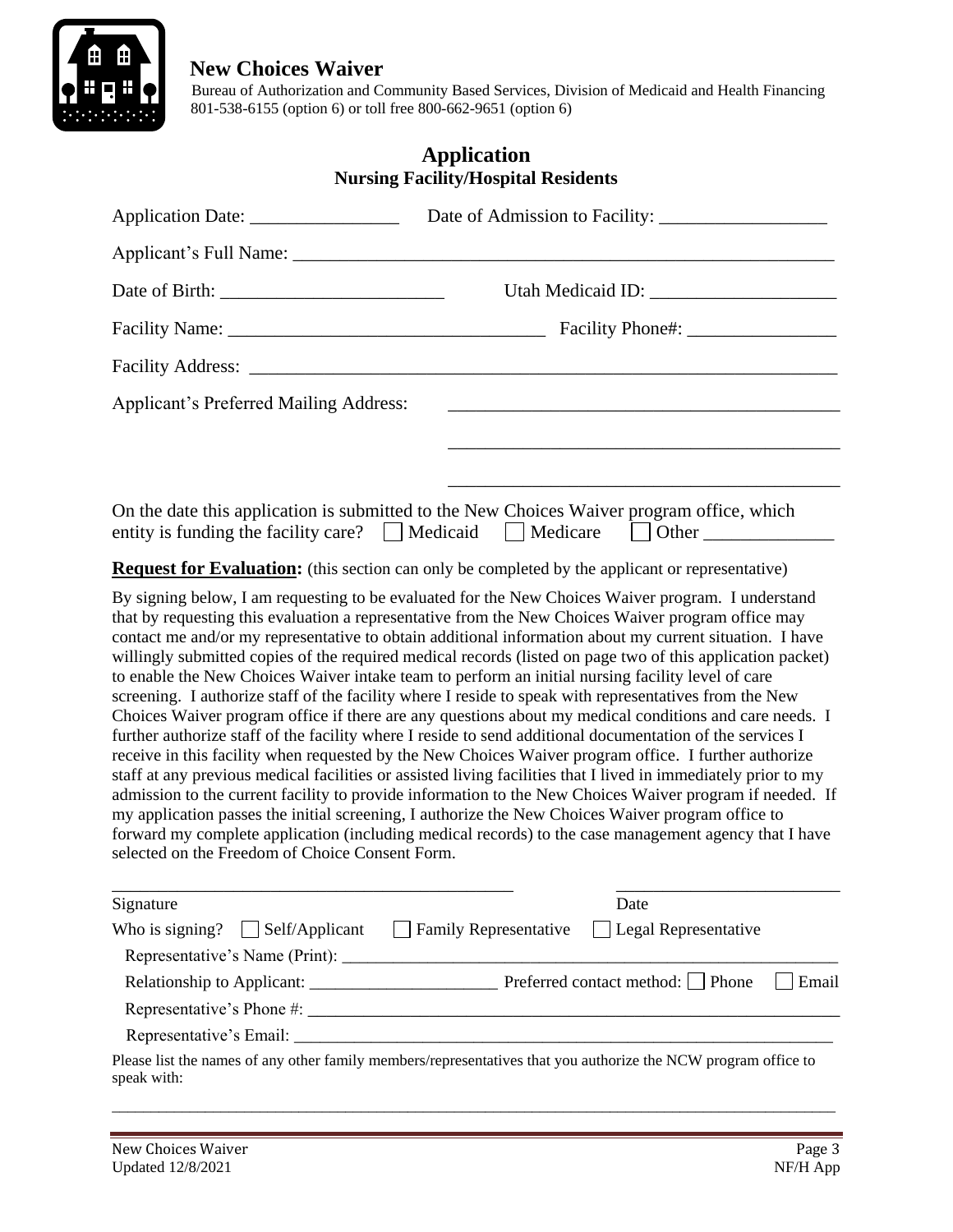

 Bureau of Authorization and Community Based Services, Division of Medicaid and Health Financing 801-538-6155 (option 6) or toll free 800-662-9651 (option 6)

# **Length of Stay Certification**

This form can only be completed by staff of the facility where the applicant resides. Supporting documentation such as an admission face sheet must be attached.

| <b>Resident Name:</b> | Date of Birth: |
|-----------------------|----------------|
|                       |                |

Facility Name:

Individuals interested in applying to the New Choices Waiver program from a nursing facility, hospital or other Utah licensed medical facility must have satisfied the length of stay requirement as described on page two (2). Formal discharges to non-facility community-based settings constitute a "break in stay" which may disqualify the applicant. The length of stay count begins over upon readmission to a qualifying facility type. Furthermore, premature discharge from the facility prior to formal enrollment in the New Choices Waiver program may also result in disqualification.

Please answer the following questions to certify this applicant's length of stay in your facility:

- 1. Date of admission to current facility:
- 2. Please review this resident's record for up to 90 days immediately preceding applying to the New Choices Waiver and provide a listing of all overnight absences from the facility. Use additional sheets if needed.

| Begin Date | Return Date: | Reason for absence: |  |
|------------|--------------|---------------------|--|
| Begin Date | Return Date: | Reason for absence: |  |
| Begin Date | Return Date: | Reason for absence: |  |

3. Was the resident living in another facility prior to being admitted to this facility?

| Name of previous facility:                                                                                                                               |  |
|----------------------------------------------------------------------------------------------------------------------------------------------------------|--|
|                                                                                                                                                          |  |
|                                                                                                                                                          |  |
| I certify that I am employed by the facility listed at the top of this form and that the information<br>provided is correct to the best of my knowledge. |  |
|                                                                                                                                                          |  |
| Preferred contact method: $\Box$ Phone $\Box$ Email                                                                                                      |  |
|                                                                                                                                                          |  |
|                                                                                                                                                          |  |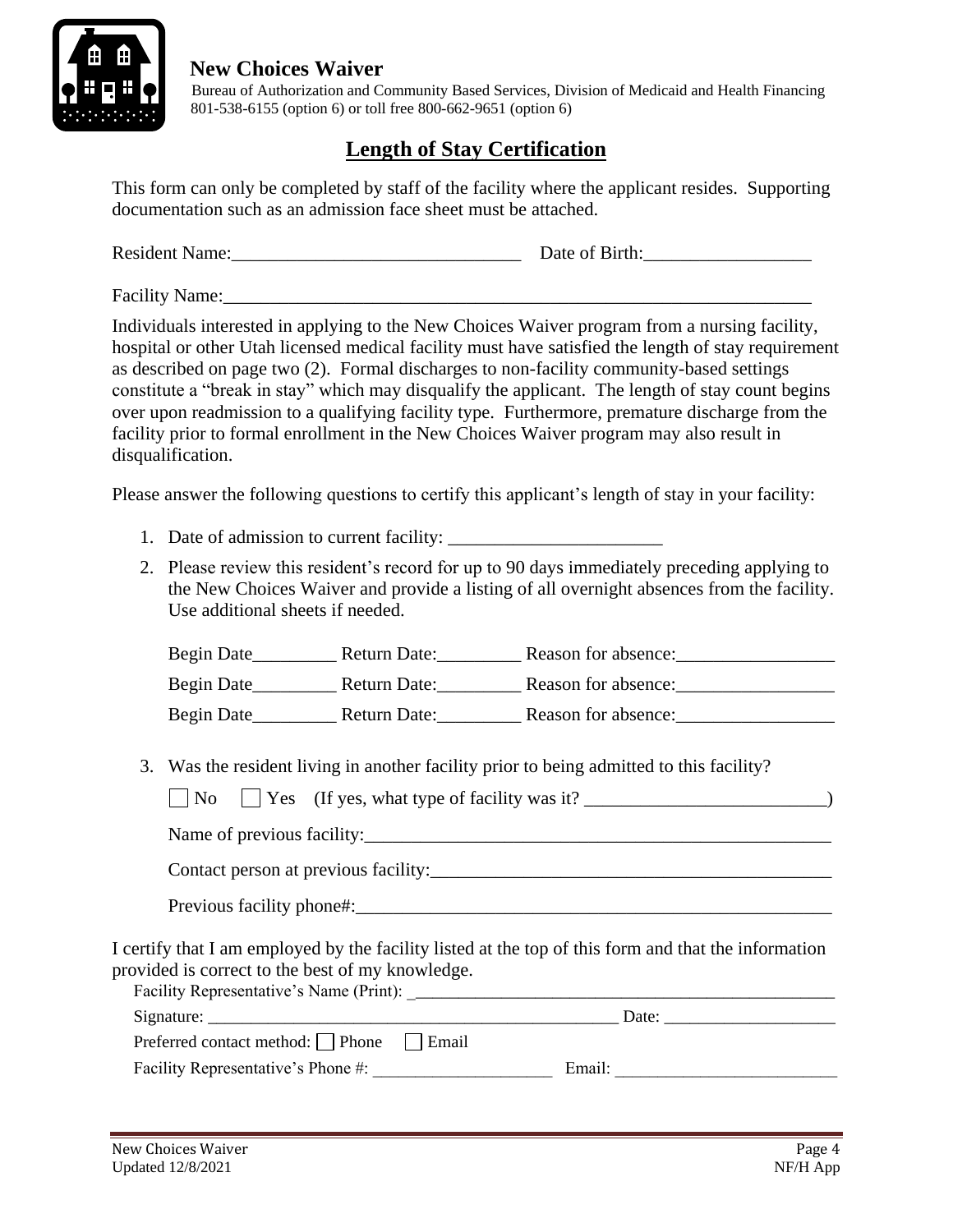

 Bureau of Authorization and Community Based Services, Division of Medicaid and Health Financing 801-538-6155 (option 6) or toll free 800-662-9651 (option 6)

## **Freedom of Choice Consent Form – Wasatch County**

Applicant's Name:  $DOB$ :

This form is designed to help you (the applicant) to select a case management agency. This form should never be completed without your involvement, nor should it ever reflect a choice that you did not make of your own free will. If you experience any undue influence, please call the New Choices Waiver program office to report the incident and to notify the program office of your actual choice of case management providers. (800-662-9651, option 6)

Every New Choices Waiver applicant will need to select a case management agency. You are free to choose from the list of all case management agencies that are available in your area. If your application is selected to move to the next step in the process, a referral will be made to the case management agency that you have chosen. They will send a registered nurse and a social worker to meet with you in person. Visit this website to learn more about the agencies listed on this form: <http://health.utah.gov/ltc/NC/NCCMAContacts.htm>

Which case management agency would you like?

| <b>Envision Quality Supports</b>  | Adult Case Management FlexCare                    |                    |
|-----------------------------------|---------------------------------------------------|--------------------|
| $\Box$ Advocates for Independence | $\Box$ Utah Case Management $\Box$ Care Advocates |                    |
| Generations Case Management       | Mountainland AOG                                  | Abundant Solutions |

Once the New Choices Waiver program office makes a referral, the case management agency will perform a review of your application materials. Case management agencies have the right to decline to take on a new referral. If they do this, you will receive a notice in writing. Under certain circumstances you will have the option to select a different case management agency. The New Choices Waiver program office will advise you if this option is available to you.

If the case management agency decides to move forward, they have up to 14 days to perform a face-to-face assessment. The date of the assessment is important to remember because it is only valid for up to 60 days. If any of the waiver enrollment criteria (including Medicaid financial eligibility determination) remains unmet by the end of 60 days, a new assessment must be performed and waiver services cannot begin prior to the new assessment date. This cycle repeats as each 60 day window passes.

By signing below, I certify that I have read and understand the information in this form. I also certify that I made this case management agency selection of my own free will.

| Signature          |                                | Date                                                                                           |        |
|--------------------|--------------------------------|------------------------------------------------------------------------------------------------|--------|
|                    |                                | Who is signing? $\Box$ Self/Applicant $\Box$ Family Representative $\Box$ Legal Representative |        |
|                    | Representative's Name (Print): |                                                                                                |        |
| New Choices Waiver |                                |                                                                                                | Page 5 |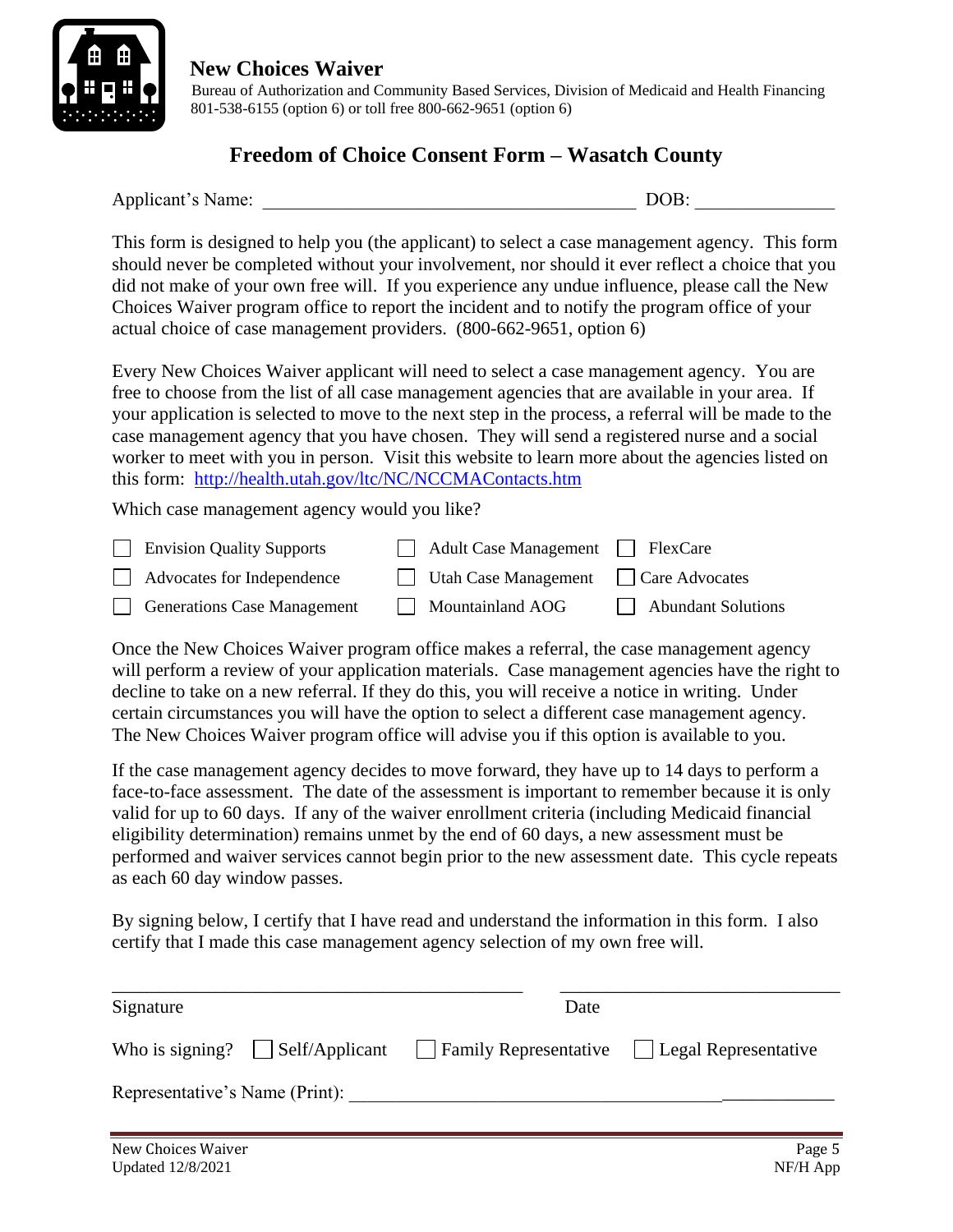

 Bureau of Authorization and Community Based Services, Division of Medicaid and Health Financing 801-538-6155 (option 6) or toll free 800-662-9651 (option 6)

## **Freedom of Choice (NF or HCBS)**

The New Choices Waiver program is a Medicaid program that serves as an alternative to nursing facility care. Participation in the New Choices Waiver program is completely voluntary. Individuals who meet the eligibility criteria for enrollment in the New Choices Waiver program have the fundamental right to enter a Medicaid certified nursing facility instead of participating in the New Choices Waiver program. Once enrolled in the New Choices Waiver program, participants retain the right to voluntarily disenroll from the program and enter a nursing facility at any time.

|           | Applicant's Name:                                                                                                                                                        |                              | DOB:                 |
|-----------|--------------------------------------------------------------------------------------------------------------------------------------------------------------------------|------------------------------|----------------------|
|           | Please indicate your choice:                                                                                                                                             |                              |                      |
|           | I prefer to receive care in a nursing facility and not be considered for enrollment in the<br><b>HCBS</b> New Choices Waiver program.                                    |                              |                      |
|           | I prefer to be considered for enrollment in the HCBS New Choices Waiver program and<br>receive supportive services in my own home or in another community-based setting. |                              |                      |
| Signature |                                                                                                                                                                          | Date                         |                      |
|           | Self/Applicant<br>Who is signing?                                                                                                                                        | <b>Family Representative</b> | Legal Representative |
|           | Representative's Name (Print):                                                                                                                                           |                              |                      |

If your choice is to be considered for enrollment in the New Choices Waiver program, you have the right to choose from among the available home and community-based services setting options. Your case management agency will work with you to explore all options which include:

- 1. Your own home or apartment,
- 2. The home or apartment of a friend or family member,
- 3. A certified independent living facility,
- 4. A licensed assisted living facility, or
- 5. A licensed community residential care facility.

The New Choices Waiver program provides supportive services in each of these settings. No matter which setting you choose, you will be responsible for the shelter costs. This includes room and board, mortgage payments, rent, and utilities. Please demonstrate your ability to cover these costs by providing your total monthly income.

Total monthly income: \_\_\_\_\_\_\_\_\_\_\_\_\_\_\_\_\_\_\_\_\_ (Include the total sum of pension/retirement, social security, disability, and any other sources of monthly income.)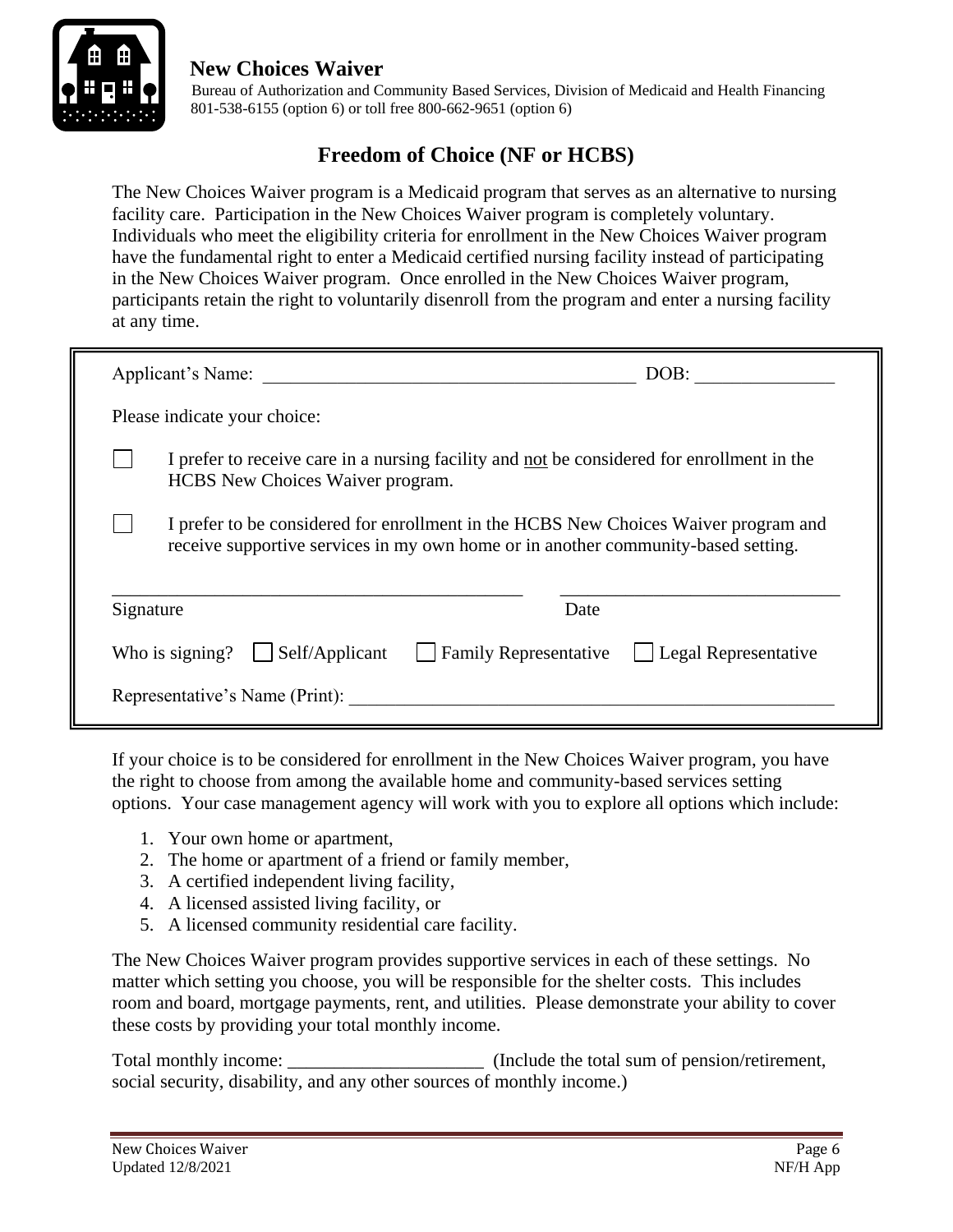

 Bureau of Authorization and Community Based Services, Division of Medicaid and Health Financing 801-538-6155 (option 6) or toll free 800-662-9651 (option 6)

# **Know your rights:**

Applicants have the right to be treated with consideration, respect, and with full recognition of dignity and individuality.

Applicants have the right to be considered for the New Choices Waiver program no matter your race, nationality, disability, sex, or religion.

Applicants have the right to confidentiality of protected health information. Health information cannot be released to any entity without permission, unless it is allowed by law for the provision of treatment or payment and healthcare operation activities.

If you *enroll* in the New Choices Waiver program, you will have the following rights as a program participant:

- 1. The right to choose where you will live. Participants may choose to live in any community-based setting as long as your assessed needs can be met in that setting and as long as you can afford the room and board or rental fees in that setting. Options include:
	- a. Your own home or apartment
	- b. The home or apartment of a friend or family member
	- c. An independent living facility
	- d. A licensed assisted living facility
	- e. A licensed community residential care facility
- 2. You may also choose to decline New Choices Waiver services and choose to receive care in a nursing facility instead.
- 3. The right to choose who you will live with. You do not have to share a room with a roommate unless you choose to. If you choose to have a roommate, you have the right to select the roommate.
- 4. The right to have visitors including family, friends, and other visitors at any time except when doing so endangers you, your care providers, or others.
- 5. The right to a personalized care plan that is based on your personal strengths, preferences, goals, and assessed needs. You may choose somebody to represent you and to participate in helping you develop your plan of care. You have the right to schedule care planning activities at times and locations that are convenient for you and/or your chosen representatives.
- 6. The right to choose the services that you will receive as long as they are assessed to be medically necessary to meet your goals and to ensure your health and safety. You may choose to accept or decline any services that are recommended to you.
- 7. The right to select your own service providers. If you choose to live in a non-facility setting, you may also explore the option of hiring your service provider through the *self-administered service* option.
- 8. The right to receive case management services without a conflict of interest.
- 9. The right to keep a copy of your care plan and to request changes to your care plan, services, service providers, or home setting at any time. To request changes, you may contact your case manager. Your care plan will be reviewed and revised at least yearly and whenever your assessed needs change.
- 10. The right to voluntarily disenroll from the New Choices Waiver program as a result of declining the observation of care planning activities by New Choices Waiver representatives. The New Choices Waiver program will observe care planning activities as part of quality assurance. Observation is a requirement of enrollment in New Choices Waiver services and may be done in person, via telehealth or phone; personal care services are not included in the observation. Information gathered through the observation may be used to determine ongoing eligibility and/or participation and may also be used in the administrative hearing process.

\_\_\_\_\_\_\_\_\_\_\_\_\_\_\_\_\_\_\_\_\_\_\_\_\_\_\_\_\_ \_\_\_\_\_\_\_\_\_\_\_\_\_\_\_\_\_\_\_\_\_\_\_\_\_\_\_ \_\_\_\_\_\_\_\_\_\_\_\_

Applicant's Name (Please Print) Signature of Applicant/Representative Date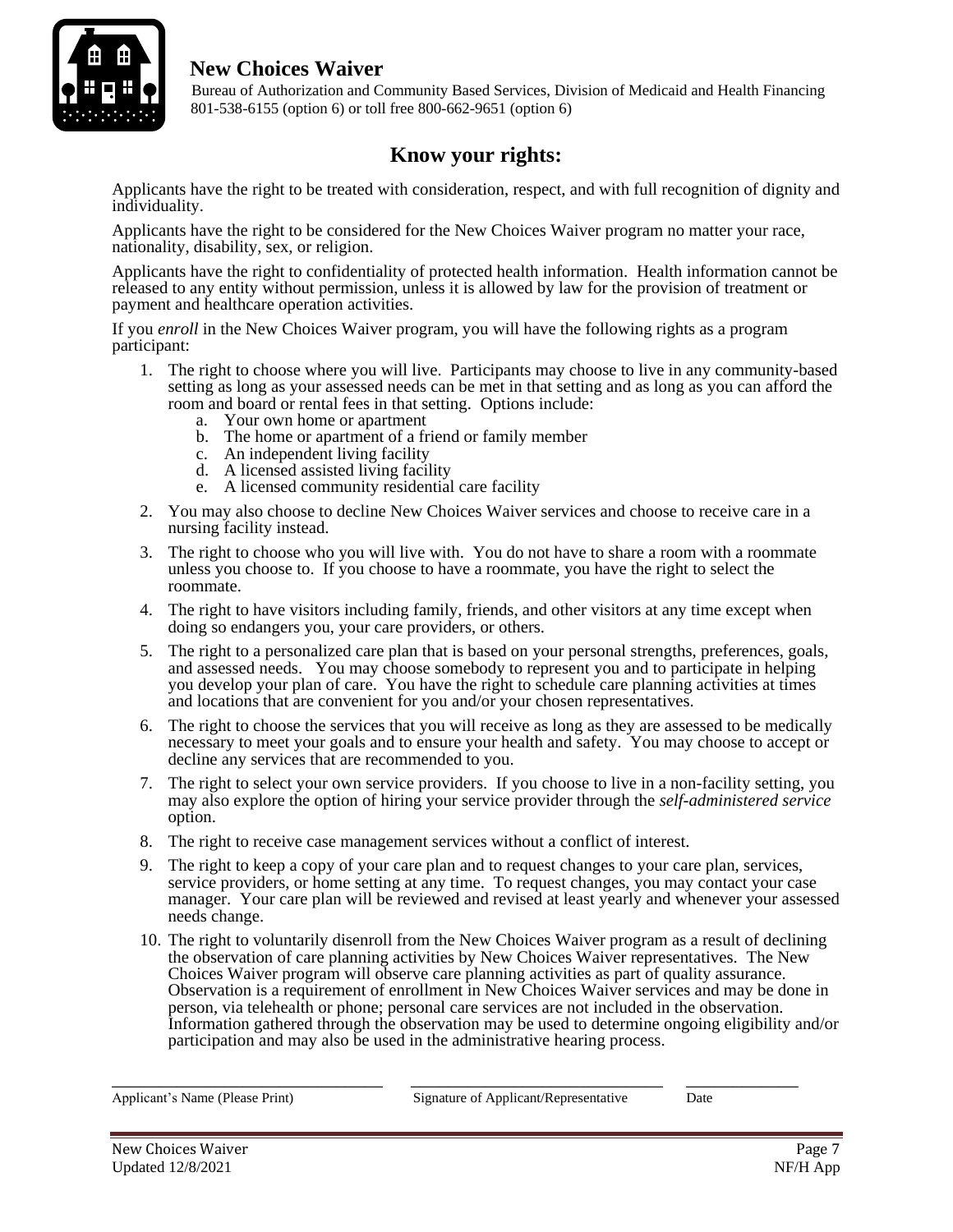

 Bureau of Authorization and Community Based Services, Division of Medicaid and Health Financing 801-538-6155 (option 6) or toll free 800-662-9651 (option 6)

# **Know your responsibilities:**

Applicants are responsible to complete the New Choices Waiver application truthfully and to submit all requested documentation in a timely manner. Incomplete or inaccurate applications may result in denial from the New Choices Waiver program.

Applicants for the New Choices Waiver program must be found financially eligible for Medicaid and maintain ongoing financial eligibility in order to receive New Choices waiver services. Loss of Medicaid financial eligibility will result in loss of eligibility for the New Choices Waiver program. Applicants are responsible to provide complete and accurate information about their medical history, health and care needs during the initial medical assessment performed by the case management agency.

If you *enroll* in the New Choices Waiver program, you have the following responsibilities as a program participant:

- 1. You will be responsible to ask your case manager questions if you are ever confused about the New Choices Waiver program, your care plan, the services you are receiving, or if you do not understand what action is expected of you.
- 2. You will be responsible to drive the development of your care plan by participating in care planning meetings, communicating your strengths, preferences, goals, and needs and communicating your choices. You can delegate this responsibility to a chosen representative that you trust. If you have a legal representative, they are responsible to drive the care planning process on your behalf. When you and your care plan team have come to an agreement about the services and supports to be included in your care plan, you are responsible to fully engage in those services. If you believe something about your care plan is ineffective, you are responsible to contact your case management agency to request a change.
- 3. You will be responsible to notify your case management agency of any changes in your health or circumstances that may impact your eligibility for the New Choices Waiver, your Medicaid financial eligibility or that may require changes to your care plan.
- 4. You will be responsible for any risks or consequences that you may experience as a result of choosing to decline a recommended service. If your decisions result in a dangerous situation for your health and safety or the health and safety of people around you and you are unwilling to make adjustments to your plan of care that meets minimal health and safety standards, you may be disenrolled from the New Choices Waiver program.
- 5. You will be responsible to show respect and consideration to service providers by keeping scheduled appointments or notifying them if you are unable to keep scheduled appointment times.
- 6. You will be responsible to pay the shelter costs at the community-based setting you have chosen to live in. This includes room and board, mortgage payments, rent and utilities.
- 7. You will be responsible to show respect for the property, comfort, privacy and rights of others who live around you.
- 8. You will be responsible to refrain from committing any illegal actions or actions that may result in self-harm or harm against others.

Applicant's Name (Please Print) Signature of Applicant/Representative Date

\_\_\_\_\_\_\_\_\_\_\_\_\_\_\_\_\_\_\_\_\_\_\_\_\_\_\_\_\_ \_\_\_\_\_\_\_\_\_\_\_\_\_\_\_\_\_\_\_\_\_\_\_\_\_\_\_ \_\_\_\_\_\_\_\_\_\_\_\_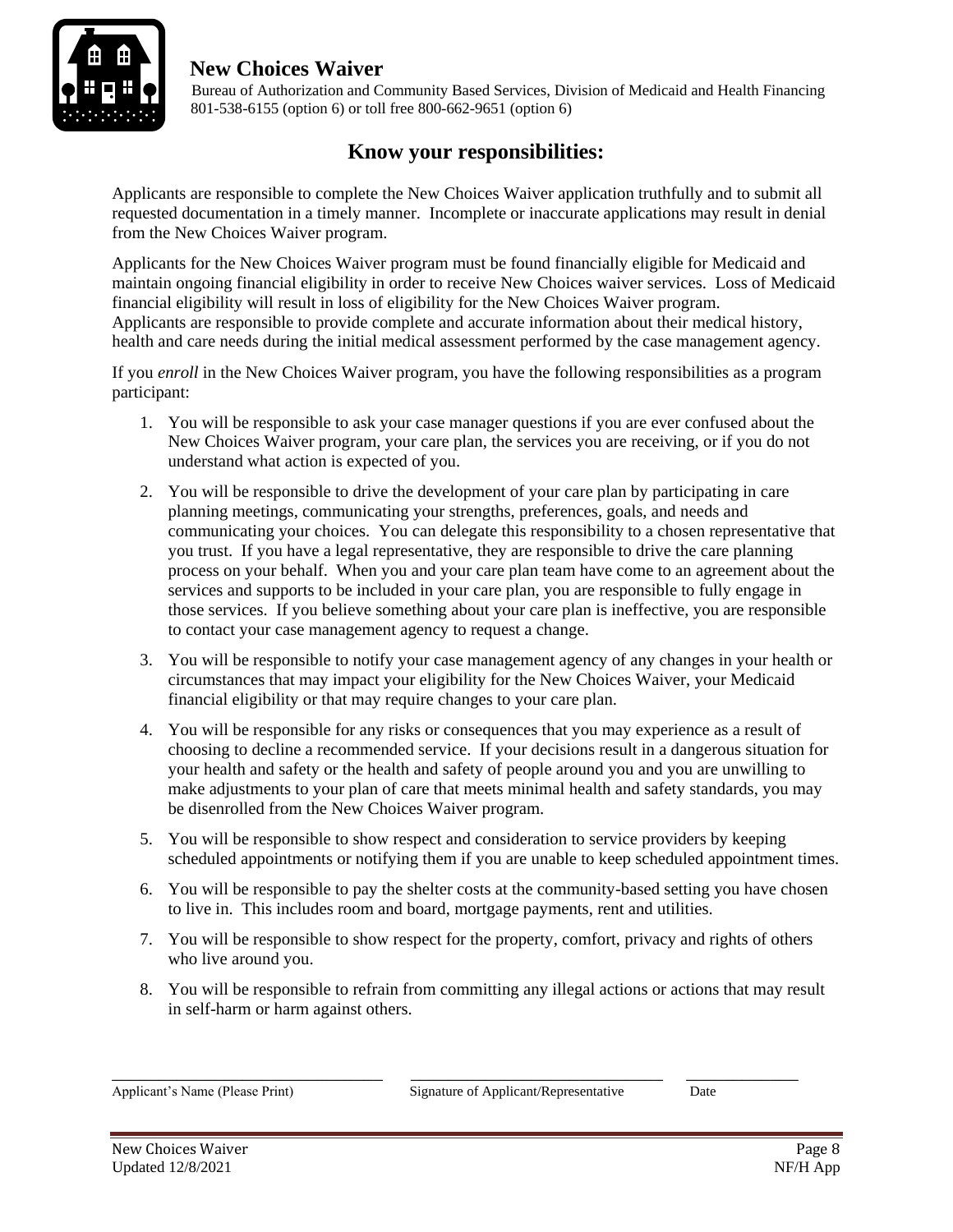

 Bureau of Authorization and Community Based Services, Division of Medicaid and Health Financing 801-538-6155 (option 6) or toll free 800-662-9651 (option 6)

# **NCW Application Checklist**

### **All applicants must complete and send the following NCW application forms:**

- 1. Application page 2, "Screening Checklist for Nursing Facility/Hospital Residents"
- 2.  $\Box$  Application page 3, "Application for Nursing Facility/Hospital Residents"
- 3.  $\Box$  Application page 4, "Length of Stay Certification" completed by the facility of residence
- 4. **Application page 5, "Freedom of Choice Consent Form"**
- 5. **Application page 6, "Freedom of Choice, NF or HCBS"**
- 6. Application page 7, "Know Your Rights"
- 7. Application page 8, "Know Your Responsibilities"
- 8. **Application page 9, "NCW Application Checklist"**

#### **In addition, please attach the following clinical documentation:**

- 1.  $\Box$  A copy of the admission face sheet from the facility of residence
- 2.  $\Box$  A copy of the signed physician orders and admit orders
- 3. A copy of the PASRR Level I screening
- 4.  $\Box$  A copy of the PASRR Level II determination letter and full evaluation, if applicable
- $5. \Box$  A copy of the most recent History and Physical
- 6.  $\Box$  A copy of the most recent Comprehensive MDS assessment
- 7.  $\Box$  A copy of the previous 60 days of progress notes (nursing, physician, and social services/psychosocial notes)
- 8. 60 days of ADL flowsheets
- 9. Wound care orders, if applicable
- 10.  $\Box$  A signed MOCA current within 60 days for applicants with a Dementia diagnosis

### **The New Choices Waiver program office may require additional information on a case-bycase basis.**